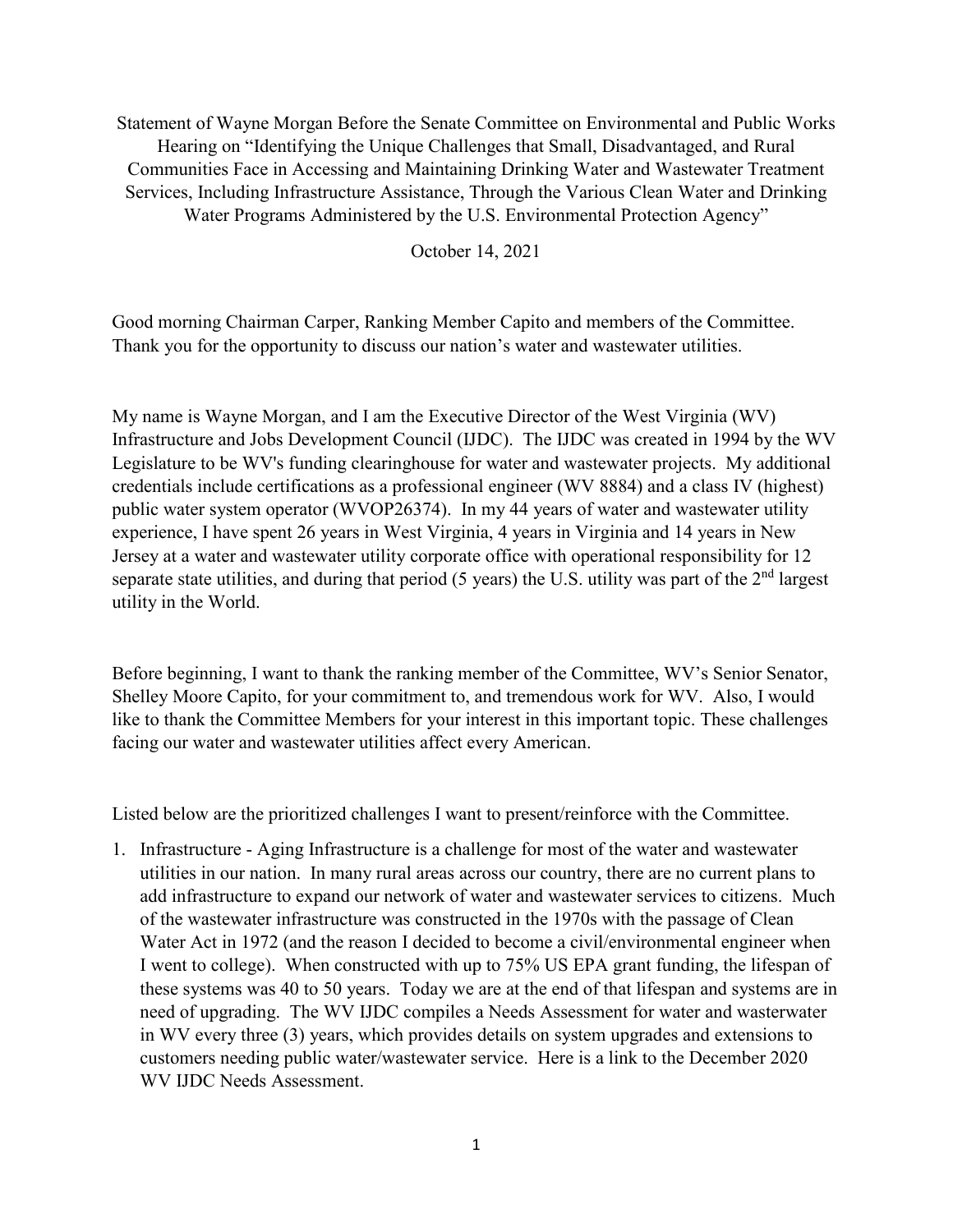[http://www.wvinfrastructure.com/project](http://www.wvinfrastructure.com/project-dashboard/pdf/policiesGuidelines/2020%20Needs%20Assessment%20Complete.pdf)[dashboard/pdf/policiesGuidelines/2020%20Needs%20Assessment%20Complete.pdf](http://www.wvinfrastructure.com/project-dashboard/pdf/policiesGuidelines/2020%20Needs%20Assessment%20Complete.pdf)

Just like the higher cost of roads in mountainous terrain the cost of water and wastewater systems are higher in states like WV than areas which have rolling or level terrain. The recognition of this issue is needed related to funding projects. The world is facing unprecedented material cost fluctuations that will hopefully become stable again as logistics and demand needs are addressed.

Potential Solution(s) - Increased funding, cost of services pricing, training and regionalization/consolidation are all potential solutions that can be utilized individually or in combination to address the need for upgrading or extending water and wastewater infrastructure.

2. Lack of a workforce replenishment plan – This challenge may be even greater than the need for funding for infrastructure (listed above). Small, rural utilities are particularly impacted by the severe lack of licensed operators and workers, as their operators and workers will move to larger utilities for higher wages. Funding to establish a water and wastewater workforce replenishment plan, and for the on-going training of individuals are desperately needed.

Potential Solution(s) - Increased funding and training are needed to educate the industry including customers, utility workforce and management to address the need for a workforce replenishment plan, and on-going education and training of the workforce at all utilities.

- 3. Lack of a technology utilization plan Paired with the workforce utilization plan and integral to the success of both plans is the need for funding to establish a technology utilization plan, and for the on-going training of individuals are desperately needed. The technology utilization plan needs to provide for the consideration of the following.
	- a. Telemetry and SCADA (supervisory control and data acquisition)
	- b. Asset based enterprise customer and financial software system
	- c. GIS (geographic information system) based mapping tied into the enterprise software system including workorder based dispatching to meet asset maintenance/repair and customer demands

Potential Solution(s) - Increased funding and training are needed to educate the industry including customers, utility workforce and management to address the need for a technology utilization plan, and on-going education and training for the workforce at all utilities.

4. Rate affordability-based funding needs to continue so rates become more standard/equitable across the U.S. Challenges to rate affordability are listed below: